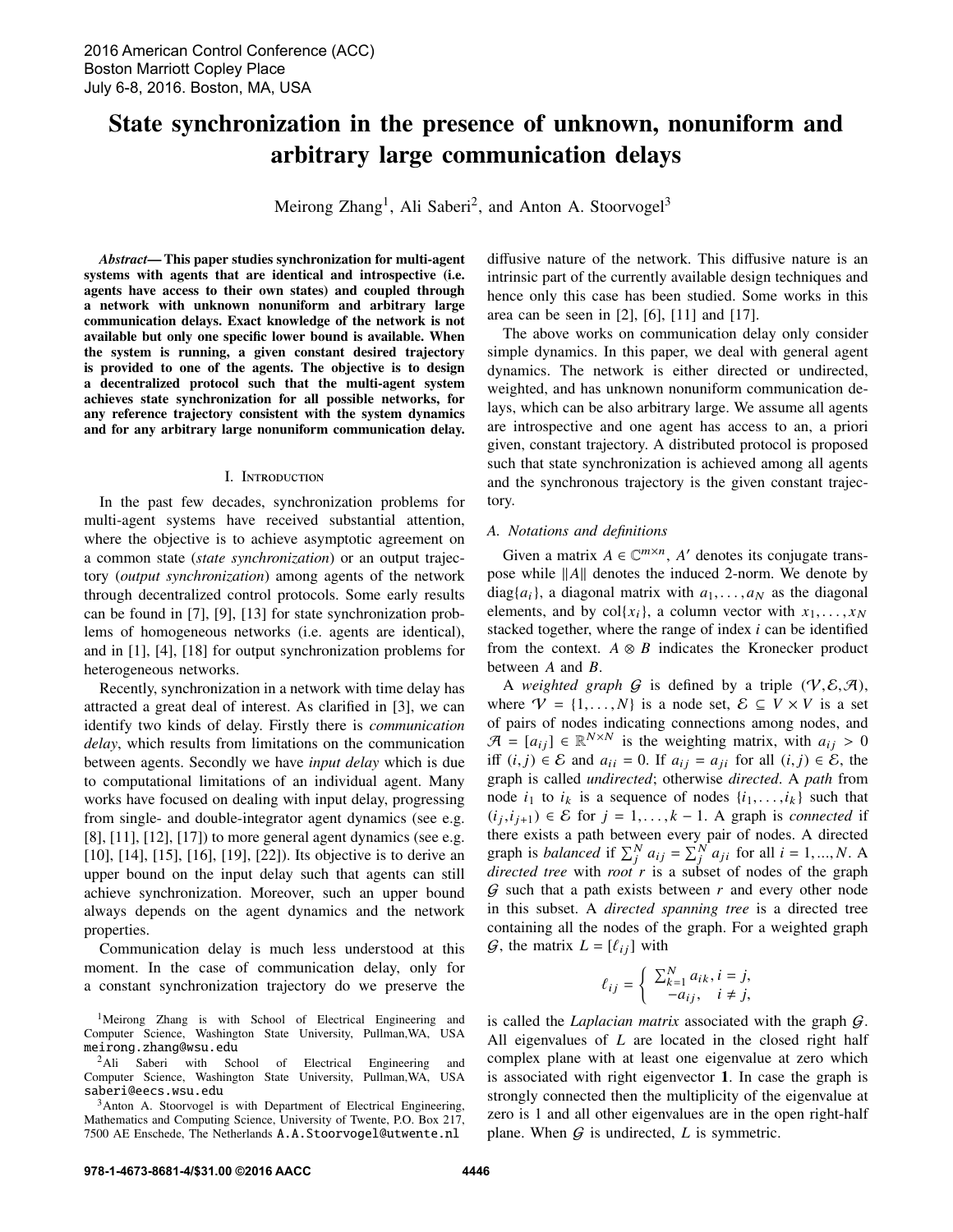### II. Problem formulation for undirected graphs

The multi-agent system we will consider in this paper is composed of *N* identical general agents, which are denoted by  $\Sigma_i$  with  $i \in \{1, \ldots, N\}$ ,

$$
\Sigma_i: \quad \dot{x}_i = Ax_i + Bu_i \tag{1}
$$

where  $x_i \in \mathbb{R}^n$ ,  $u_i \in \mathbb{R}^m$  are the state, input of agent *i*. It is assumed that  $(A, B)$  is controllable. Moreover, all agents are supposed to be introspective.

The network provides agent *i* with the following information

$$
\zeta_i(t) = \sum_{j=1}^N a_{ij}(x_i(t) - x_j(t - \tau_{ij})),
$$
\n(2)

where  $\tau_{ij} \in \mathbb{R}^+$   $(i \neq j)$  represents an unknown constant communication delay from goent *i* to goent *i*. In the above communication delay from agent *j* to agent *i*. In the above  $a_{ij} \geq 0$ ,  $a_{ij} = a_{ji}$  and  $a_{ii} = 0$ . The above communication presented in (2) can be connected to a weighted graph  $G$  with each node indicating an agent in the network and the weight of an edge is given by the coefficient  $a_{ij}$ . The communication delay implies that it takes  $\tau_{ij}$  seconds for agent *j* to transfer its state information to agent *i*.

Our goal is to achieve state synchronization among all agents while the synchronized dynamics should be equal to an, a priori given, constant trajectory, denoted by  $x_r \in \mathbb{R}^n$ . We assume that at least one agent has access to the constant trajectory information. For ease of presentation, we assume that only agent  $k$  has access to  $x_r$ . The information available to agent *k* is given by:

$$
\bar{\zeta}_k(t) = \zeta_k(t) + (x_k - x_r). \tag{3}
$$

To have consistency in the notation, we define  $\bar{\zeta}_i(t) = \zeta_i(t)$ <br>for all other goents  $i \in \{1, \ldots, N\}$ for all other agents  $i \in \{1, \ldots, N\}/k$ .

Note that when there is no communication delay,  $\zeta_i(t)$  can be represented in terms of a Laplacian matrix, i.e.,

$$
\zeta_i(t) = \sum_{j=1}^N \ell_{ij} x_j(t).
$$

Let  $\bar{\ell}_{kk} = \ell_{kk} + 1$  and  $\bar{\ell}_{ij} = \ell_{ij}$  for all other  $i, j \in \{1, \ldots, N\}$ in which case

$$
\bar{\zeta}_i(t) = \sum_{j=1}^N \bar{\ell}_{ij}(x_j(t - \tau_{ij}) - x_r)
$$

where  $\tau_{ii} = 0$ . We will refer to the matrix  $\bar{L} = [\bar{\ell}_{ij}]$  as the expanded I applacian matrix expanded Laplacian matrix.

We would like to note that, in practice, precise information of a network communication topology is usually not available for controller design and only some rough characterization of the network can be obtained. In our case, we assume only a lower bound on the smallest eigenvalue of the expanded Laplacian is given:

*Definition 1:* For given real number  $\beta > 0$ , the set  $\mathbb{G}_{\beta, N}$ consists of all strongly connected, weighted and undirected graphs composed of *N* nodes satisfying the following property:

• The eigenvalues of the expanded Laplacian matrix  $\bar{L}$ , denoted by  $\lambda_1, \ldots, \lambda_N$ , are real and satisfy  $\lambda_i > \beta$ .

*Remark 1:* If our undirected graph is strongly connected then all eigenvalues of  $\bar{L}$  are positive (see for instance [5]). Hence each strongly connected, weighted and undirected graphs is in  $\mathbb{G}_{\beta,N}$  for sufficiently small  $\beta > 0$ . Our protocol design will only use the  $\beta$  but is independent of the precise information of the network.

Note that we will not be able to track any potential constant reference signal for the state since we are constrained by the system dynamics. We define the set

$$
\mathcal{X}_r = \left\{ x \in \mathbb{R}^n \mid Ax \in \operatorname{Im} B \right\}
$$

$$
= \left\{ x \in \mathbb{R}^n \mid \exists u \in \mathbb{R}^m \text{ such that } Ax + Bu = 0 \right\}. \quad (4)
$$

It is easily verified that only if the constant reference signal is in the set  $\mathscr{X}_r$  can we possibly achieve asymptotic tracking even without complications due to the decentralized structure and the communication delays.

We formulate the problem of state synchronization for networks with unknown, nonuniform communication delays as follows.

*Problem 1:* Let β be a given positive real number. Consider a network with agents described by (1) and (2) associated with a graph  $G \in \mathbb{G}_{\beta,N}$ . Let the constant reference trajectory be available to at least one agent. The *state synchronization* problem for networks with unknown, nonuniform communication delay is to find a distributed controller for each agent such that, for any graph  $G \in \mathbb{G}_{\beta,N}$ , for any communication delay  $\tau_{ij} \in \mathbb{R}^+$ , and for any constant<br>constant reference trajectory  $\tau_i \in \mathcal{X}$ , the state of each agent constant reference trajectory  $x_r \in \mathcal{X}_r$ , the state of each agent coverges to the reference trajectory i.e.,

$$
\lim_{t \to \infty} (x_i(t) - x_r) = 0,\tag{5}
$$

for all  $i \in \{1, ..., N\}$ .

#### III. State synchronization for undirected graphs

In this section, we will present a distributed controller design to achieve state synchronization for networks with unknown, nonuniform communication delays such that the state of each agent will converge to any constant trajectory  $x_r \in \mathscr{X}_r$ .

The main result in this section is presented in the following theorem.

*Theorem 1:* Let  $\beta$  be a given positive real number. Consider a multi-agent system with agents described by (1) and (2). Let the constant reference signal be available to agent *k*. Assume the above multi-agent system is associated with an undirected graph  $G \in \mathbb{G}_{\beta, N}$ . In that case, Problem 1 is solvable. More specifically, there exists a distributed protocol of the type

$$
u_i = Fx_i + H\bar{\zeta}_i
$$

for each agent such that Problem 1 is solved for any undirected graph  $G \in \mathbb{G}_{\beta,N}$ , for any constant reference trajectory  $x_r$  in the set  $\mathscr{X}_r$  and for any communication delay  $\tau_{ij} \in \mathbb{R}^+$ .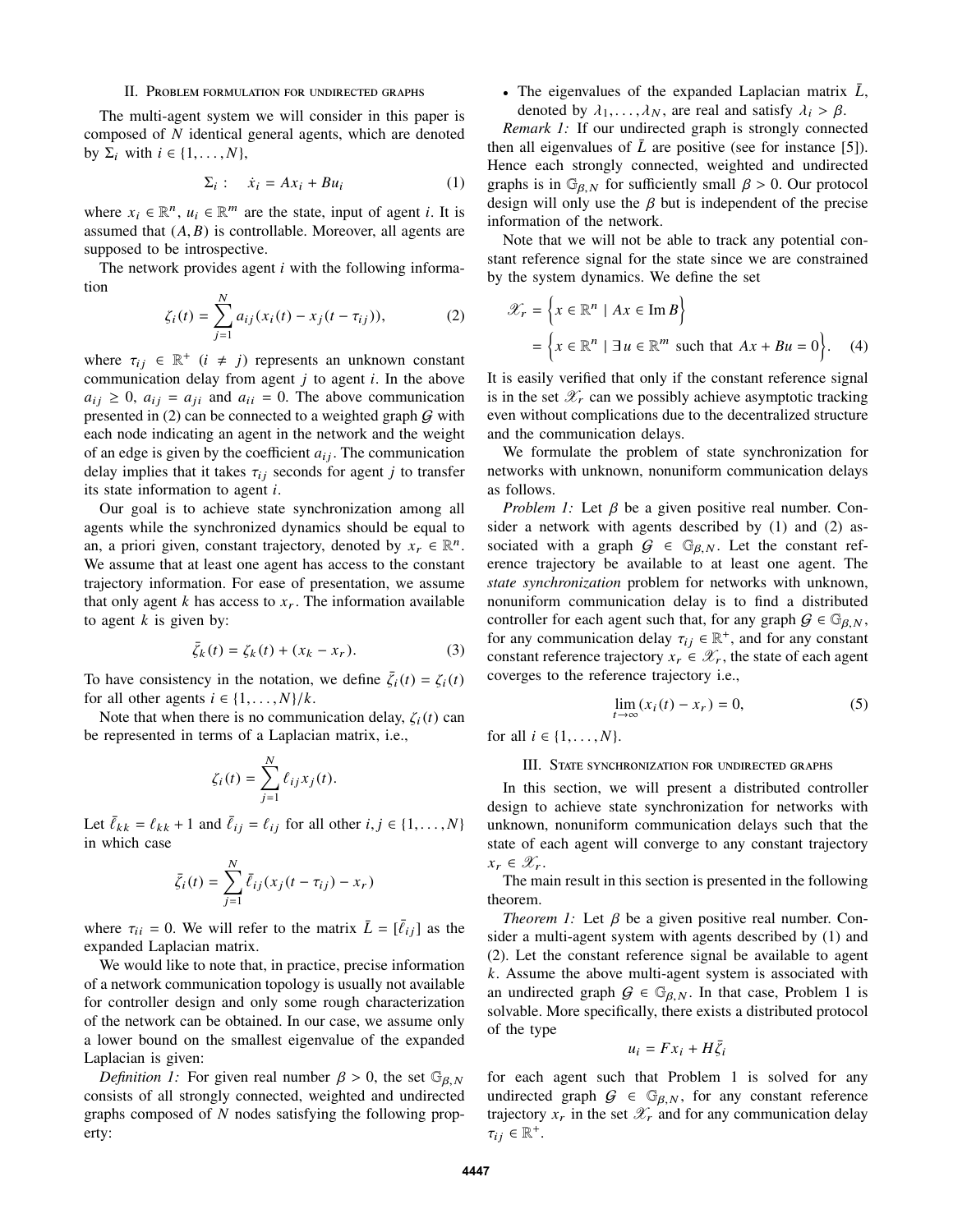The graph structure, as expressed in the Laplacian, combined with the communication delays is in the frequency domain connected to the following matrix

$$
\bar{L}_s(\tau) = \begin{pmatrix}\n\bar{\ell}_{11} & \bar{\ell}_{12}e^{-\tau_{12}s} & \cdots & \bar{\ell}_{1N}e^{-\tau_{1N}s} \\
\vdots & \vdots & \ddots & \vdots \\
\bar{\ell}_{k1}e^{-\tau_{k1}s} & \bar{\ell}_{kk} & \cdots & \bar{\ell}_{kN}e^{-\tau_{kN}s} \\
\vdots & \vdots & \ddots & \vdots \\
\bar{\ell}_{N1}e^{-\tau_{N1}s} & \bar{\ell}_{N2}e^{-\tau_{N2}s} & \cdots & \bar{\ell}_{NN}\n\end{pmatrix}
$$

where  $\tau$  denotes a vector consisting of all  $\tau_{ig}$  with  $i, g \in$  $\{1, \ldots, N\}$ . In order to prove Theorem 1 we need the following result:

*Lemma 1:* Given that the lower bound on the eigenvalues of  $\overline{L}$  is  $\beta$ , then, for all communication delays  $\tau_{ig} \in \mathbb{R}^+$ <br>(*i*  $g - 1$   $N$ ) and all  $\omega \in \mathbb{R}$  the real part of all eigenvalues  $(i, g = 1, \ldots, N)$  and all  $\omega \in \mathbb{R}$ , the real part of all eigenvalues of  $\bar{L}_{j\omega}(\tau)$  will be larger than or equal to  $\beta$ .

*Proof:* All eigenvalues of  $\bar{L}_{j\omega}(\tau)$  are in the set

$$
\left\{v'\overline{L}_{j\omega}(\tau)v\mid v\in\mathbb{C}^N,\|v\|=1\right\}.
$$

and therefore it is sufficient to establish that all elements in this set have a real part larger than or equal to  $\beta$ .

Since  $\bar{L}$  is symmetric, we know from Definition 1, that  $v' \bar{L}v$  is real and larger than or equal to β, provided  $||v|| = 1$ .<br>Next, consider an arbitrary vector  $v \in \mathbb{C}^N$ . We have

Next, consider an arbitrary vector  $v \in \mathbb{C}^N$ . We have

$$
v'\bar{L}_{j\omega}(\tau)v = \sum_{i=1}^N |v_i|^2 \bar{\ell}_{ii} + \sum_{i=1}^N \sum_{\substack{g=1 \ g \neq i}}^N v_i' v_g \bar{\ell}_{ig} e^{-\tau_{ig} j\omega}.
$$

Since  $\ell_{ig}$  is negative or equal to zero for  $i \neq g$ , we get

$$
\operatorname{Re}\left(\nu'\bar{L}_{j\omega}(\tau)\nu\right) \ge \sum_{i=1}^{N} |\nu_{i}|^{2} \bar{\ell}_{ii} + \sum_{i=1}^{N} \sum_{\substack{g=1 \ g \neq i}}^{N} |\nu'_{i}\nu_{g}| \bar{\ell}_{ig}
$$

$$
= \begin{pmatrix} |\nu_{1}| \\ \vdots \\ |\nu_{N}| \end{pmatrix} \mathcal{L} \begin{pmatrix} |\nu_{1}| \\ \vdots \\ |\nu_{N}| \end{pmatrix} \ge \beta.
$$

which completes the proof.

*Proof of Theorem 1:* For each agent  $i \in \{1, \ldots, N\}$ , a preliminary state feedback law

$$
u_i = F x_i + v_i, \tag{6}
$$

is used such that

$$
\ker(A + BF) = \mathcal{X}_r. \tag{7}
$$

The matrix *F* basically guarantees that the kernel of *A*+*BF* is maximal which enables us to track the largest possible set of constant reference trajectories. For the construction of such a matrix *F* we note that there exists a state transformation *T* such that

$$
TAT^{-1} = \begin{pmatrix} A_{11} & A_{12} \\ A_{21} & A_{22} \end{pmatrix}, \quad TB = \begin{pmatrix} 0 \\ B_1 \end{pmatrix}
$$

with  $B_1$  has full row rank. Then, we can choose  $F =$  $-B_1^r$   $(A_{21}$   $A_{22}$ ) *T* where  $B_1^r$  denotes a right-inverse of  $B_1$ . Combining each agent dynamics (1) and the state feedback

law (6) the closed-loop system can be written as

$$
\dot{x}_i = \bar{A}x_i + Bv_i, \tag{8}
$$

where  $\overline{A} = A + BF$ . For such a closed-loop system, we develop a distributed local controller

$$
v_i = -\alpha B' P \bar{\zeta}_i,\tag{9}
$$

where  $\alpha$  is a design parameter that will be chosen later and *P* is the positive definite solution of the algebraic Riccati equation:

$$
\bar{A}'P + P\bar{A} - PBB'P + I = 0.
$$
 (10)

In the following, we will prove that the state of each agent converges to the constant trajectory  $x_r$ . Define  $\bar{x}_i = x_i - x_r$ for every  $i \in \{1, \ldots, N\}$ . If  $x_r$  is not in the set  $\mathscr{X}_r$  then it can be easily seen that even for one agent there does not exists any input  $u_i$  such that  $x_i(t) \rightarrow x_r$  as  $t \rightarrow \infty$ . On the other hand if  $x_r$  is in the set  $\mathscr{X}_r$ , then we have

$$
\dot{\bar{x}}_i = \bar{A}\bar{x}_i + Bv_i.
$$

Moreover,

$$
\bar{\zeta}_i = \sum_{g=1}^N a_{ig} (x_i(t) - x_g(t - \tau_{ig}))
$$

$$
= \sum_{g=1}^N a_{ig} (\bar{x}_i(t) - \bar{x}_g(t - \tau_{ig}))
$$

for all  $i \in \{1, \ldots, N\}/k$ . Similarly,

$$
\bar{\zeta}_k = \sum_{g=1}^N a_{kg}(x_k(t) - x_g(t - \tau_{kg})) + x_k - x_r
$$
  
= 
$$
\sum_{g=1}^N a_{ig}(\bar{x}_k(t) - \bar{x}_g(t - \tau_{kg})) + \bar{x}_k.
$$

Let  $\bar{x}$  = col $\{\bar{x}_i\}$ . Then, the closed-loop system for the interconnection of agents and their distributed protocols can be written in the frequency domain as

$$
s\bar{x} = (I_N \otimes \bar{A})\bar{x} - \alpha(\bar{L}_s(\tau) \otimes BB'P)\bar{x}.
$$
 (11)

To prove our result, we only need to prove (11) is asymptotically stable for any communication delay  $\tau_{ig} \in \mathbb{R}^+$ . The remaining proof will be done in two steps remaining proof will be done in two steps.

Step 1: In this step, we will first prove that the closed-loop system without any communication delay is asymptotically stable. This is equivalent to showing that the matrix

$$
(I_N \otimes \bar{A}) - \alpha(\bar{L} \otimes BB'P) \tag{12}
$$

is Hurwitz stable. As in Definition 1,  $\lambda_i$  ( $i = 1, \ldots, N$ ) denote the eigenvalues of  $\bar{L}$ . Then, from [20], the stability of (12) is equivalent to the Hurwitz stability of

$$
\bar{A}-\alpha\lambda_i BB'P.
$$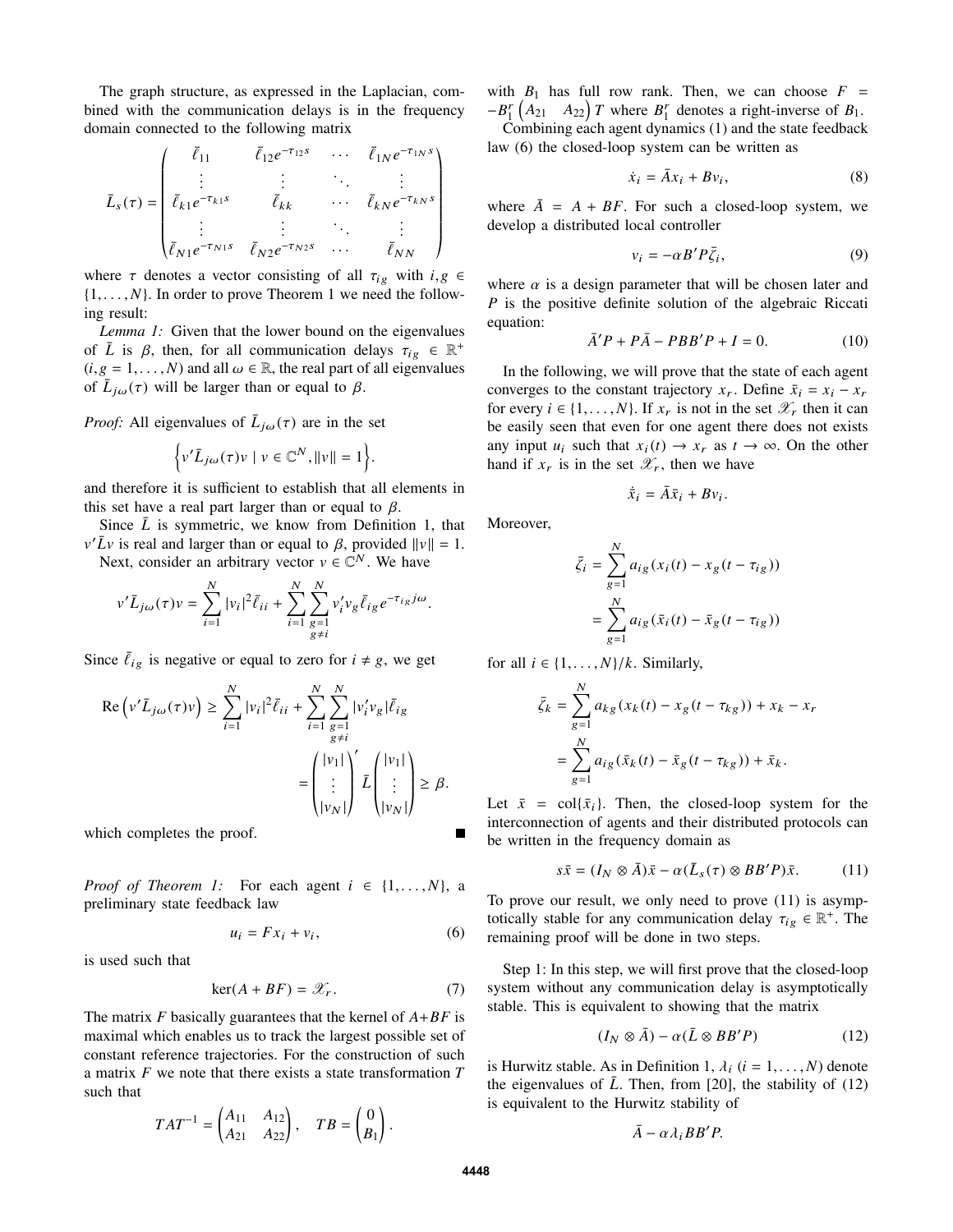for all  $i = 1, \ldots, N$ . From Lemma 2 in the appendix, we conclude these matrices are Hurwitz stable provided

$$
\alpha > \frac{1}{2\lambda_i} \tag{13}
$$

for all *i*. The eigenvalues  $\lambda_i$  are not available for the controller design but since  $G \in \mathbb{C}_{2}$  is sufficient to controller design but since  $G \in \mathbb{G}_{\beta,N}$ , it is sufficient to choose  $\alpha > \frac{1}{2\beta}$  to guarantee (13) for all *i*.

Step 2: In this step, we need to prove the closedloop system is asymptotically stable in the presence of communication delays. Since the system without delays is asymptotically stable, according to Lemma 3 in the appendix, the closed-loop system is asymptotically stable for any communication delay  $\tau_{ig} \in \mathbb{R}^+$ , if

$$
\det[j\omega I - (I_N \otimes \bar{A}) + \alpha \bar{L}_{j\omega}(\tau) \otimes BB'P] \neq 0 \tag{14}
$$

for all  $\omega \in \mathbb{R}$  and any communication delay  $\tau_{ig} \in \mathbb{R}^+$ .<br>For Condition (14) it is clearly sufficient to show the

For Condition (14) it is clearly sufficient to show that

$$
(I_N \otimes \bar{A}) - \alpha \bar{L}_{j\omega}(\tau) \otimes BB'P \tag{15}
$$

does not have eigenvalues on the imaginary axis. Lemma 1 implies that all eigenvalues of  $\bar{L}_{j\omega}(\tau)$  have real part larger<br>than or equal to  $\beta$ . This implies that for  $\alpha > \frac{1}{\gamma}$  we obtain than or equal to  $\beta$ . This implies that for  $\alpha > \frac{1}{2\beta}$ , we obtain that all eigenvalues of

 $\alpha \bar{L}_{j\omega}(\tau)$ 

have a real part larger than  $\frac{1}{2}$ . According to Lemma 2 in the appendix, this implies that (15) is Hurwitz stable for any communication delay  $\tau_{ig} \in \mathbb{R}^+$ . As noted before, this implies<br>condition (14) is satisfied. Hence, the closed-loop system is condition (14) is satisfied. Hence, the closed-loop system is asymptotically stable for any communication delay  $\tau_{ig} \in \mathbb{R}^+$ .

### IV. State synchronization for directed graphs

In this section, we will investigate Problem 1 for a multiagent system with a given directed graph  $G$ . The associated Laplacian matrix *L* is then in general nonsymmetric, and the expanded Laplacian matrix  $\overline{L}$  is defined exactly the same as in Section III. However, we should note that we now have to require that agent *k* is a root agent in the sense there exists a spanning tree for the graph with *k* as the root node.

We note that if our directed graph is balanced then the results of Theorem 1 basically still hold if we define  $\beta$  as the smallest eigenvalue of  $\bar{L} + \bar{L}'$ . However, in general the derivation presented before might not be valid. In that case, we design a protocol for one individual graph (instead of for a set):

*Theorem 2:* Consider a multi-agent system described by (1) and (2) associated with a given directed graph  $G$  which has a directed spanning tree. Let the constant reference signal be available to agent *k* which is a root agent. Then, Problem 1 for a multi-agent system with a given directed graph  $G$  is solvable. More specifically, there exists a distributed protocol of the form  $u_i = Fx_i + H\overline{\zeta}_i$  for each agent such that<br>Problem 1 is solvable for the given directed graph G for Problem 1 is solvable for the given directed graph  $G$ , for any constant reference trajectory  $x_r$  in the set  $\mathscr{X}_r$  and for any communication delay  $\tau_{ij} \in \mathbb{R}^+$ .<br>*Remark* 2: In Theorem 1 we on

*Remark 2:* In Theorem 1 we only used limited information about the network to design our distributed protocol. In the proof of the above theorem we make explicit use of knowledge of the network to design our protocol (more specifically, to find a lower bound for our design parameter  $\alpha$ . If we have a finite set of possible graphs then we can still find a protocol that works for every graph in this finite set (use as a lower bound for  $\alpha$ , the maximum of the lower bounds for each individual graph in the set).

The protocol requires the design of a parameter  $\alpha$  large enough. For the undirected case we can connect the smallest eigenvalue of the expanded Laplacian to a lower bound for  $\alpha$ . This connection could not be established in the directed case.

*Proof:* For each  $i = 1, \ldots, N$ , the distributed protocol is designed as

$$
u_i = Fx_i - \alpha B' P \bar{\zeta}_i, \qquad (16)
$$

where *F* and *P* are chosen exactly as in Section III, while  $\alpha$  is a design parameter we will choose differently in this section. Following the proof of Theorem 1, we need to design parameter  $\alpha$  such that the eigenvalues of

$$
\alpha \bar{L}_{j\omega}(\tau) \tag{17}
$$

have a real part larger than  $\frac{1}{2}$  for any communication delay  $\tau_{ig} \in \mathbb{R}^+, \ (i, j = 1, \ldots, N).$ <br>Since k corresponds to

Since *k* corresponds to a root of a spanning tree we know the expanded Laplacian matrix  $\overline{L}$  is invertible and has its eigenvalues in the open right half plane. Since  $\overline{L}$  is nonsymmetric we need a slightly different approach. Given that  $\bar{L}$  is an invertible *M*-matrix, there exists a diagonal positive matrix  $D = diag{d_i}$  such that

$$
D\bar{L} + \bar{L}'D > 0\tag{18}
$$

(in the case of undirected graphs we can simply choose  $D =$ *I*). Since this matrix (18) is positive definite we find that:

$$
Re(v'D\bar{L}v) = \frac{1}{2}v'(D\bar{L} + \bar{L}'D)v
$$

is larger or equal to some positive constant  $\beta$  for all v with  $||v|| = 1$ . Following the proof in Lemma 1, we obtain

$$
\operatorname{Re}(v'D\bar{L}_{j\omega}(\tau)v) \ge \beta. \tag{19}
$$

Let  $\lambda$  be an eigenvalue of  $\bar{L}_{j\omega}(\tau)$  with eigenvector v. In other words  $\bar{L}$  :  $(\tau)v = \lambda v$  Combining with inequality (19) we words,  $\bar{L}_{j\omega}(\tau)v = \lambda v$ . Combining with inequality (19), we get

$$
\operatorname{Re}(\lambda(\max d_i)v'v) \ge \operatorname{Re}(\lambda v'Dv) = \operatorname{Re}v'D\overline{L}_{j\omega}(\tau)v \ge \beta
$$
  

$$
\Rightarrow \operatorname{Re}(\lambda) \ge \frac{\beta}{\max d_i}.
$$

When choosing

$$
\alpha > \frac{\max d_i}{2\beta},
$$

condition (17) is satisfied for any communication delay  $\tau_{ig} \in \mathbb{R}^+$  (*i.e.* = 1 *N*). Hence our result is proved  $\mathbb{R}^+$ ,  $(i, g = 1, \dots, N)$ . Hence, our result is proved.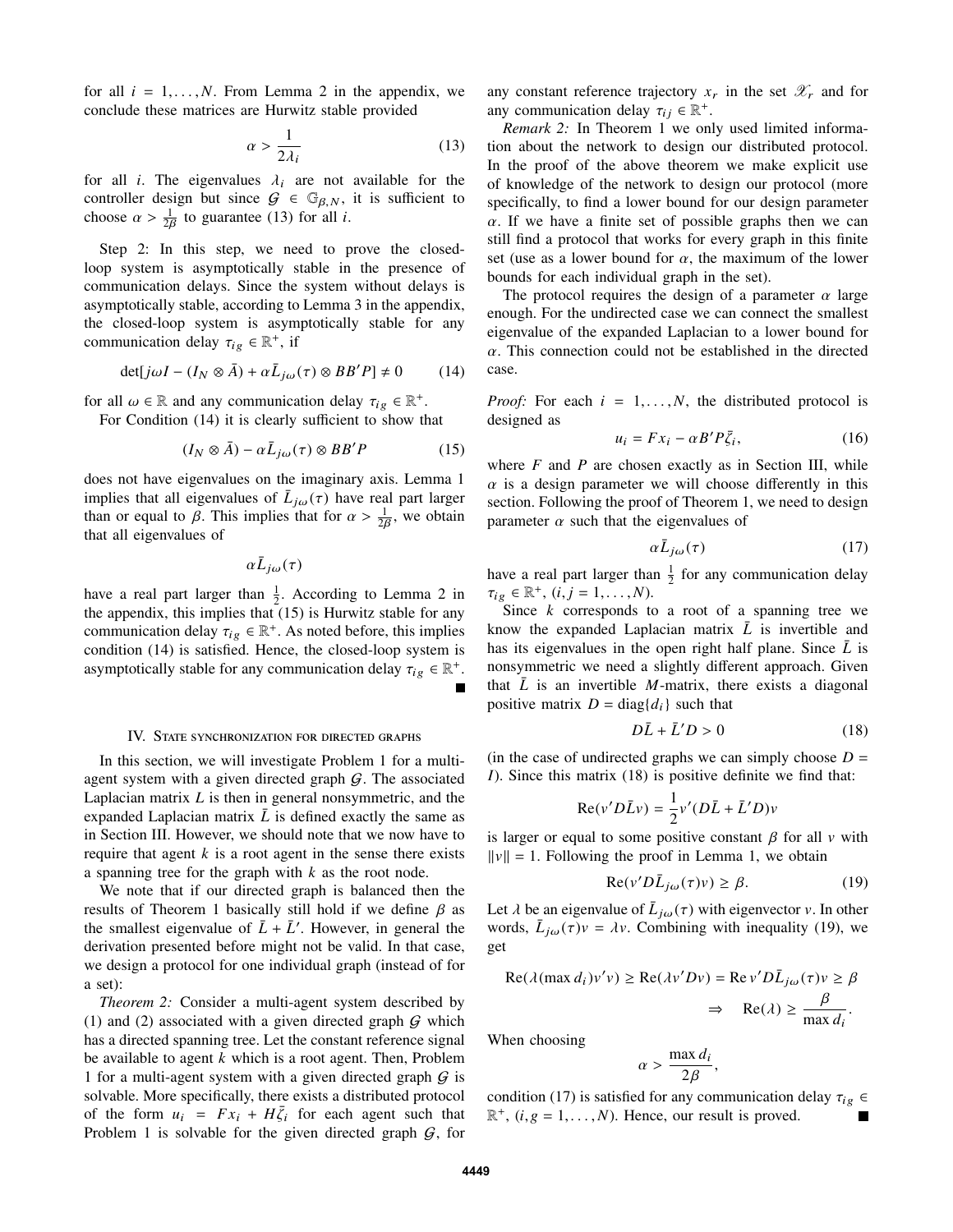

Fig. 1. The undirected weighted network with 4 agents



Fig. 2. The state trajectories of 4 agents

## V. Example

In this section, we will give an example of state synchronization for an undirected weighted network where agents are identical and introspective.

Consider a network with  $N = 4$  agents, illustrated in Figure 1. The network graph is undirected and weighted, and belongs to a set of graphs  $G_{\beta,N}$  with  $\beta = 0.1$ . We allow any nonuniform arbitrarily large communication delays in the network communication. In this example, we choose  $\tau_{12} = 1$ ,  $\tau_{21} = 2$ ,  $\tau_{23} = 3$ ,  $\tau_{32} = 2$ ,  $\tau_{34} = 3$ , and  $\tau_{43} = 4$ . The linear agent model is described by the matrices

$$
A = \begin{pmatrix} 0 & 1 & 2 \\ -1 & 0 & 0 \\ 0 & 0 & -1 \end{pmatrix}, \quad B = \begin{pmatrix} 1 & 0 \\ 0 & 1 \\ 1 & 1 \end{pmatrix}.
$$

We choose

 $F = \begin{pmatrix} -1 & 0 & 1 \\ 1 & 0 & 0 \end{pmatrix}$ 

which yields:

$$
\mathscr{X}_r = \text{Span}\left\{ \begin{pmatrix} 1 \\ 1 \\ 0 \end{pmatrix}, \begin{pmatrix} 0 \\ -3 \\ 1 \end{pmatrix} \right\}.
$$

By choosing  $\alpha = 10$ , which is larger than  $\frac{1}{2\beta}$ , the stributed local controller for each agent *i* (*i* = 1,...,4) is distributed local controller for each agent  $i$  ( $i = 1, ..., 4$ ) is designed as

$$
v_i = \begin{pmatrix} -5.0208 & 2.1156 & -12.2472 \\ -2.9057 & -10.9348 & -7.2258 \end{pmatrix} \bar{\zeta}_i
$$

Our target is to have all agents track to constant reference signal given by  $x_r = [1, -2, 1]$  which is available to agent 2. It is easily verified that  $x_r \in \mathscr{X}_r$ .

Figure 2 shows that the states of all agents converge to the reference trajectory  $x_r$  asymptotically.

## VI. CONCLUSION

In this paper, we developed a theory enabling us to achieve state synchronization and regulation for introspective, identical agents. We can handle more complex dynamics compared to the existing literature which studied singleand double-integrators. Obviously, the first extension that we will consider is output synchronization. However, the future goal is to be able to address communication delays for nonintrospective, nonindentical agents with a network which is time-varying. The latter can, for instance, address the case when certain communication links fail.

### **APPENDIX**

Synchronization is connected to a robust stabilization problem as presented in the following lemma which can be found in [20].

*Lemma 2:* Consider a linear uncertain system

$$
\dot{x}=Ax+\lambda Bu,
$$

where  $(A, B)$  is stabilizable with  $\lambda \in \mathbb{C}$  unknown. Consider, the state feedback  $u = \alpha Fx$  where  $F = -B'P$ , and *P* is<br>the unique positive definite solution of the algebraic Riccati the unique positive definite solution of the algebraic Riccati equation:

$$
A'P + PA - PB'BP + I = 0.
$$

Then, we have that  $A - \alpha \lambda BB'P$  is Hurwitz stable for any

$$
\lambda \in \left\{ s \in \mathbb{C} \mid \text{Re}(s) \ge \frac{1}{2\alpha} \right\}.
$$
  
g lemma is a useful tool to ch

The following lemma is a useful tool to check the stability of a delay system and can be found in [21].

*Lemma 3:* Consider a linear time-delay system

$$
\dot{x} = Ax + \sum_{i=1}^{N} A_{d,i} x(t - \tau_i).
$$
 (20)

Assume

$$
A_d + \sum_{i=1}^N A_{d,i}
$$

is Hurwitz stable. In that case, the delay system (20) is globally asymptotically stable for any  $\tau_1, \ldots, \tau_N \in [0, \overline{\tau}]$  if

$$
\det \left[ j\omega I - A - \sum_{i=1}^{N} e^{-j\omega \tau_i} A_{d,i} \right] \neq 0,
$$

for all  $\omega \in \mathbb{R}$  and  $\tau_1, \ldots, \tau_N \in [0, \overline{\tau}]$ .